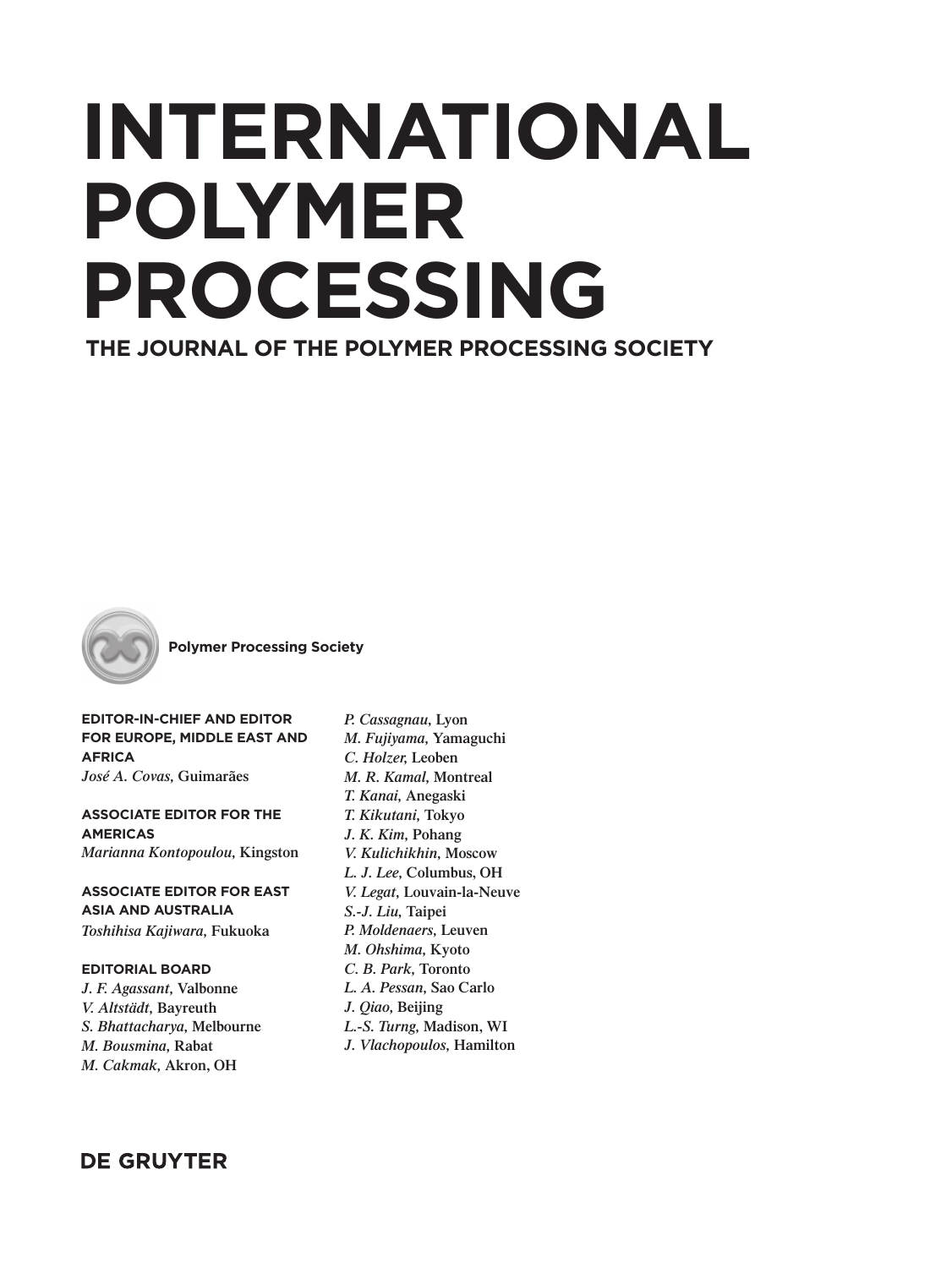**ABSTRACTED/INDEXED IN** Baidu Scholar · Chemical Abstracts Service (CAS): CAplus; SciFinder · CNKI Scholar (China National Knowledge Infrastructure) · CNPIEC: cnpLINKer · Dimensions · EBSCO Discovery Service · Google Scholar · J-Gate · Journal Citation Reports/Science Edition · KESLI-NDSL (Korean National Discovery for Science Leaders) · Microsoft Academic · MyScienceWork · Naver Academic · Naviga (Softweco) · Primo Central (ExLibris) · ReadCube · SCImago (SJR) · SCOPUS · Semantic Scholar · Sherpa/RoMEO · Summon (ProQuest) · TDNet · WanFang Data · Web of Science: Current Contents/Engineering, Computing, and Technology; Science Citation Index Expanded · WorldCat (OCLC) · Yewno Discover

ISSN 0930-777X ∙ e-ISSN 2195-8602

IPP is the official journal of the Polymer Processing Society, 810 E. 10th St.Lawrence, KS 66044, United States, pps@allenpress.com

All information regarding notes for contributors, subscriptions, Open access, back volumes and orders is available online at http://www.degruyter.com/ipp

**RESPONSIBLE EDITORS** J.A. Covas, Institute for Polymers and Composites, Dept. of Polymer Engineering, University of Minho, 4804-533 Guimarães, Portugal, e-mail: jcovas@dep.uminho.pt; M.Kontopoulou, Department of Chemical Engineering, Queen's University Kingston, ON K7L3N6 Canada, e-mail: kontopm@queensu.ca; T. Kajiwara, Department of Chemical Engineering, Kyushu University, 744 Motooka, Nishi-ku, Fukuoka 819-0395, Japan, e-mail: kajiwara@chem-eng.kyushu-u.ac.jp

**PUBLISHER** Walter de Gruyter GmbH, Berlin/Boston, Genthiner Straße 13, 10785 Berlin, Germany

**JOURNAL COORDINATOR** Petra Thomas-Hasenzahl, De Gruyter, Germany, Tel.: +49 (0)6 22 19 14 84 79, e-mail: petra.thomas-hasenzahl@degruyter.com

**RESPONSIBLE FOR ADVERTISEMENTS** Markus Kügel, De Gruyter, Rosenheimer Str. 143, 81671 München, Germany. Tel.: +49 89 76 902-424, e-mail: anzeigen@degruyter.com

© 2022 Walter de Gruyter GmbH, Berlin/Boston, Germany

**TYPESETTING** TNQ Technologies, Chennai, India

**PRINTING** druckhaus köthen GmbH & Co. KG, Friedrichstr. 11/12, 06366 Köthen, Germany